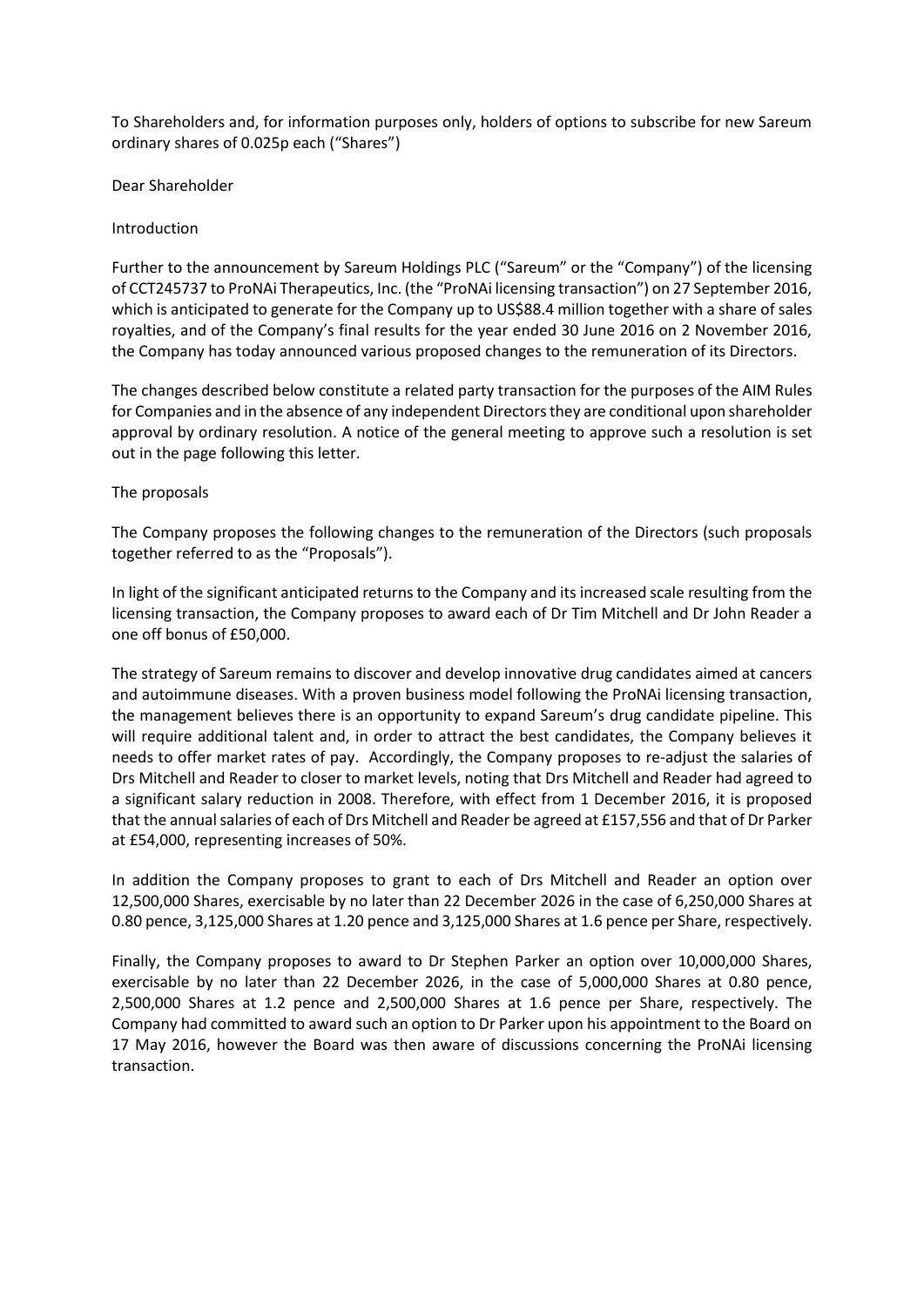Following the proposed grants of options referred to above, the interests of Directors in options over Shares would be as follows:

| <b>Director</b>   | <b>Share scheme</b>                    | <b>Exercise</b><br>price<br>(pence) | <b>No. of Shares</b><br>under option | Percentage<br>of issued<br>share capital |
|-------------------|----------------------------------------|-------------------------------------|--------------------------------------|------------------------------------------|
| Dr Tim Mitchell   | <b>EMI</b><br><b>EMI</b>               | 0.25<br>0.26                        | 6,400,000<br>6,153,846               | 0.24%<br>0.23%                           |
|                   | <b>EMI</b>                             | 1.2                                 | 2,566,666                            | 0.10%                                    |
|                   | <b>EMI</b>                             | 0.6                                 | 4,752,000                            | 0.18%                                    |
|                   | <b>EMI</b>                             | 0.425                               | 7,198,353                            | 0.27%                                    |
|                   | <b>EMI</b>                             | 0.59                                | 5,340,862                            | 0.20%                                    |
|                   | <b>EMI</b><br><b>EMI</b><br><b>EMI</b> | 0.80<br>1.20<br>1.60                | 6,250,000<br>3,125,000<br>3,125,000  | 0.24%<br>0.12%<br>0.12%                  |
| Dr John Reader    | <b>EMI</b>                             | 0.25                                | 6,400,000                            | 0.24%                                    |
|                   | <b>EMI</b>                             | 0.26                                | 6,153,846                            | 0.23%                                    |
|                   | <b>EMI</b>                             | 1.2                                 | 2,566,666                            | 0.10%                                    |
|                   | <b>EMI</b>                             | 0.6                                 | 4,752,000                            | 0.18%                                    |
|                   | <b>EMI</b>                             | 0.425                               | 7,198,353                            | 0.27%                                    |
|                   | <b>EMI</b>                             | 0.59                                | 5,340,862                            | 0.20%                                    |
|                   | <b>EMI</b>                             | 0.80                                | 6,250,000                            | 0.24%                                    |
|                   | <b>EMI</b>                             | 1.20                                | 3,125,000                            | 0.12%                                    |
|                   | <b>EMI</b>                             | 1.60                                | 3,125,000                            | 0.12%                                    |
| Dr Stephen Parker | Unapproved                             | 0.80                                | 5,000,000                            | 0.19%                                    |
|                   | Unapproved                             | 1.20                                | 2,500,000                            | 0.09%                                    |
|                   | Unapproved                             | 1.60                                | 2,500,000                            | 0.09%                                    |

The Proposals constitute related party transactions for the purposes of the AIM Rules for Companies. In the absence of any independent Directors, WH Ireland Limited, the Company's Nominated Adviser, confirms that the terms of the Proposals, which are conditional upon shareholder approval by ordinary resolution, are fair and reasonable in so far as shareholders of the Company are concerned.

# General meeting

A notice is set out below this letter convening the general meeting of shareholders at the offices of Taylor Vinters LLP at Merlin Place, Milton Road, Cambridge CB4 0DP at 9.00 am on Thursday 22 December 2016 for the purpose of considering and, if thought fit, passing an ordinary resolution approving the Proposals. The Proposals are conditional on the passing of this resolution and accordingly, if it is not passed the Proposals will not be implemented.

#### Action to be taken

A form of proxy is enclosed for use at the general meeting. Whether or not you are able to attend the general meeting, you are requested to complete the form of proxy and return it in accordance with the instructions provided thereon as soon as possible and, in any event, so as to be received by Capita Registrars no later than 9.00 am on 20 December 2016.

Yours faithfully

Dr Stephen Parker, Chairman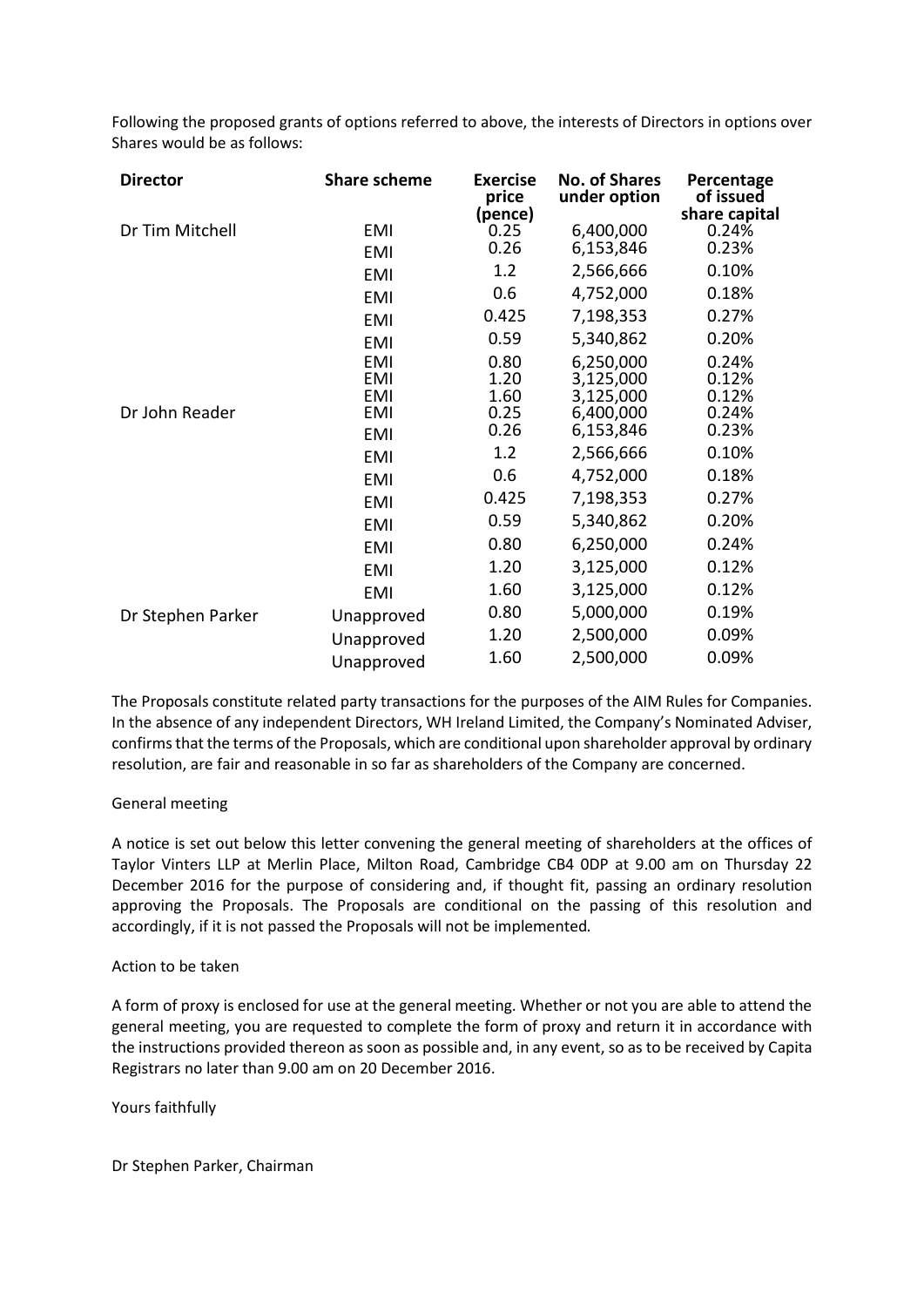### **Notice of General Meeting**

Notice is hereby given that a general meeting ("GM") of Sareum Holdings plc (the "Company") will be held at 9.00 am on 22 December 2016 at the offices of Taylor Vinters LLP at Merlin Place, Milton Road, Cambridge CB4 0DP to consider and, if thought fit, pass the following resolution as an ordinary resolution:

### **Ordinary resolution**

1. That the Proposals (as defined in the letter accompanying this notice of general meeting) be approved.

#### **By order of the board**

#### **Tony Bunn FCMA**

Company Secretary

5 December 2016

#### **Notes**

1. Any member entitled to attend and vote at the GM is entitled to appoint one or more proxies (who need not be a member of the Company but must attend the GM to represent you) to attend, speak and vote instead of the member, provided that each proxy is appointed to exercise the rights attaching to different shares held by the shareholder. Completion and return of a form of proxy will not preclude a member from attending and voting at the meeting in person, should he subsequently decide to do so.

2. To appoint more than one proxy, please photocopy the form of proxy. On each copy of the form of proxy you must also include the number of shares in respect of which each proxy is appointed (which, in aggregate, should not exceed the number of voting shares held by you) and indicate how you wish each proxy to vote. You may not appoint more than one proxy to exercise the rights attached to any one share. Please also indicate by ticking the box that the proxy is one of multiple instructions being given.

3. In orderto be valid, any form of proxy, power of attorney or other authority under which it is signed, or a notarially certified or office copy of such power or authority, must reach the Company's registrars, Capita Asset Services, PXS1, 34 Beckenham Road, Beckenham, Kent BR3 4ZF, United Kingdom, not less than 48 hours before the time of the meeting or of any adjournment of the meeting.

4. As permitted by Regulation 41 of the Uncertificated Securities Regulations 2001, shareholders who hold shares in uncertificated form must be entered on the Company's share register at close of business on 20 December 2016 in order to be entitled to attend and vote at the GM. Such shareholders may only cast votes in respect of shares held at such time. Changes to entries on the relevant register after that time shall be disregarded in determining the rights of any person to attend or vote at the meeting.

5. You may submit your proxy electronically using the Share Portal Service at www.capitashareportal.com. To vote online you will need to log into your Share Portal account or register for the Share Portal if you have not already done so.